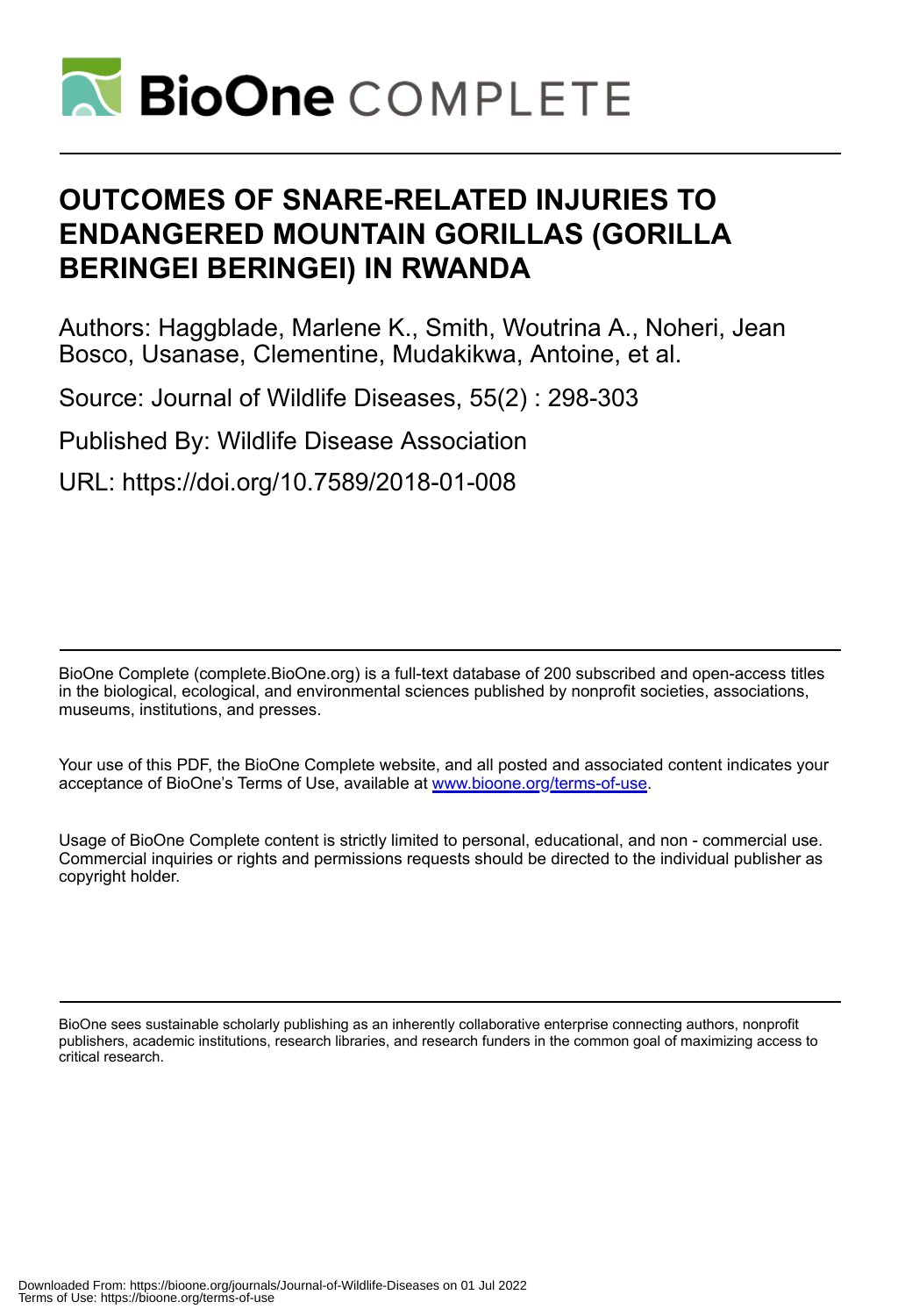# OUTCOMES OF SNARE-RELATED INJURIES TO ENDANGERED MOUNTAIN GORILLAS (GORILLA BERINGEI BERINGEI) IN RWANDA

Marlene K. Haggblade,<sup>1</sup> Woutrina A. Smith,<sup>1</sup> Jean Bosco Noheri,<sup>2</sup> Clementine Usanase,<sup>2</sup> Mariene R. Haggblade, Woddfind R. Shiftiff, Jean Bosco Rolleri, Clement Antoine Mudakikwa,<sup>3</sup> Michael R. Cranfield,<sup>1,2</sup> and Kirsten V. K. Gilardi<sup>1,2,4</sup>

<sup>1</sup> Karen C. Drayer Wildlife Health Center, School of Veterinary Medicine, University of California, 1089 Veterinary Medicine Drive, Davis, California 95616, USA

<sup>2</sup> Mountain Gorilla Veterinary Project, PO Box 356, Davis, California 95617, USA

<sup>3</sup> Rwanda Development Board/Tourism and Conservation, KG 220 St., Kigali, Rwanda

<sup>4</sup> Corresponding author (email: kvgilardi@ucdavis.edu)

ABSTRACT: Mountain gorillas (Gorilla beringei beringei) are one of the most critically endangered great apes in the world. The most common cause of mountain gorilla morbidity and mortality is trauma (e.g., injury from conspecifics or snare entrapment). We conducted a retrospective case-control study of freeranging, human-habituated mountain gorillas to evaluate factors associated with snare entrapment and the results of clinical intervention. Data were collected from clinical records on all clinical intervention cases (n=132) in Volcanoes National Park, Rwanda, conducted between 1995–2015. Wildlife veterinarians treated 37 gorillas entrapped in snares and 95 gorillas for other clinical conditions (including trauma and respiratory illness). Multivariate statistical analyses revealed that young gorillas  $(<$ 8 yr old) were more likely than older gorillas to become snared; that comorbidities delayed times to intervention ( $\geq$ 3 d); and that severity of wounds at the time of intervention were associated with increased risk of lasting impairment (including loss of limb or limb function, or death) within 1 mo after intervention. Our results may influence decisions for gorilla health monitoring and treatment to most effectively conserve this critically endangered species.

Key words: Conservation medicine, Gorilla beringei beringei, mountain gorilla, Rwanda, snares.

#### INTRODUCTION

Mountain gorillas (Gorilla beringei beringei) are one of the most critically endangered great ape subspecies in the world, with only two isolated populations remaining: one in Bwindi Impenetrable National Park, Uganda and one in the Virunga Massif spanning the borders of Rwanda, the Democratic Republic of Congo (DRC), and Uganda (Robbins et al. 2001; International Union for Conservation of Nature 2006). Gorillas face a variety of threats to their sustainability including habitat encroachment due to subsistence farming, political instability in the region, potential exposure to human and livestock pathogens, and trauma from snares set for other wildlife (Schaller 2000; Robbins et al. 2009; Grueter et al. 2013).

By the early 1980s, only 250 mountain gorillas remained (Cranfield and Minnis 2007). In order to protect the remaining mountain gorillas, the governments of Rwanda, Uganda, and the DRC, in partnership with a number of nongovernmental organizations, implemented a comprehensive conservation effort (Rainer et al. 2003; Robbins et al. 2011). Agencies and organizations have worked together to initiate and promote ecotourism, create and deliver local conservation education programs, reform poachers, establish ranger-based monitoring, increase law enforcement within parks, and establish a wildlife veterinary intervention program (Gray and Kalpers 2005). In part as a result of these efforts, the total mountain gorilla population increased and is currently at 1,004 animals (Hickey et al. 2018).

Wildlife veterinarians in Rwanda, Uganda, and the DRC provides veterinary care to wild, human-habituated mountain and Grauer's gorillas (Gorilla beringei graueri). Two of the most-common causes of gorilla mortality include traumatic injury (e.g., injury from snare entrapment) and respiratory disease (Spelman et al. 2013).

In order to better understand the epidemiology of snare injuries in wild mountain gorillas in Rwanda, we conducted a 20-yr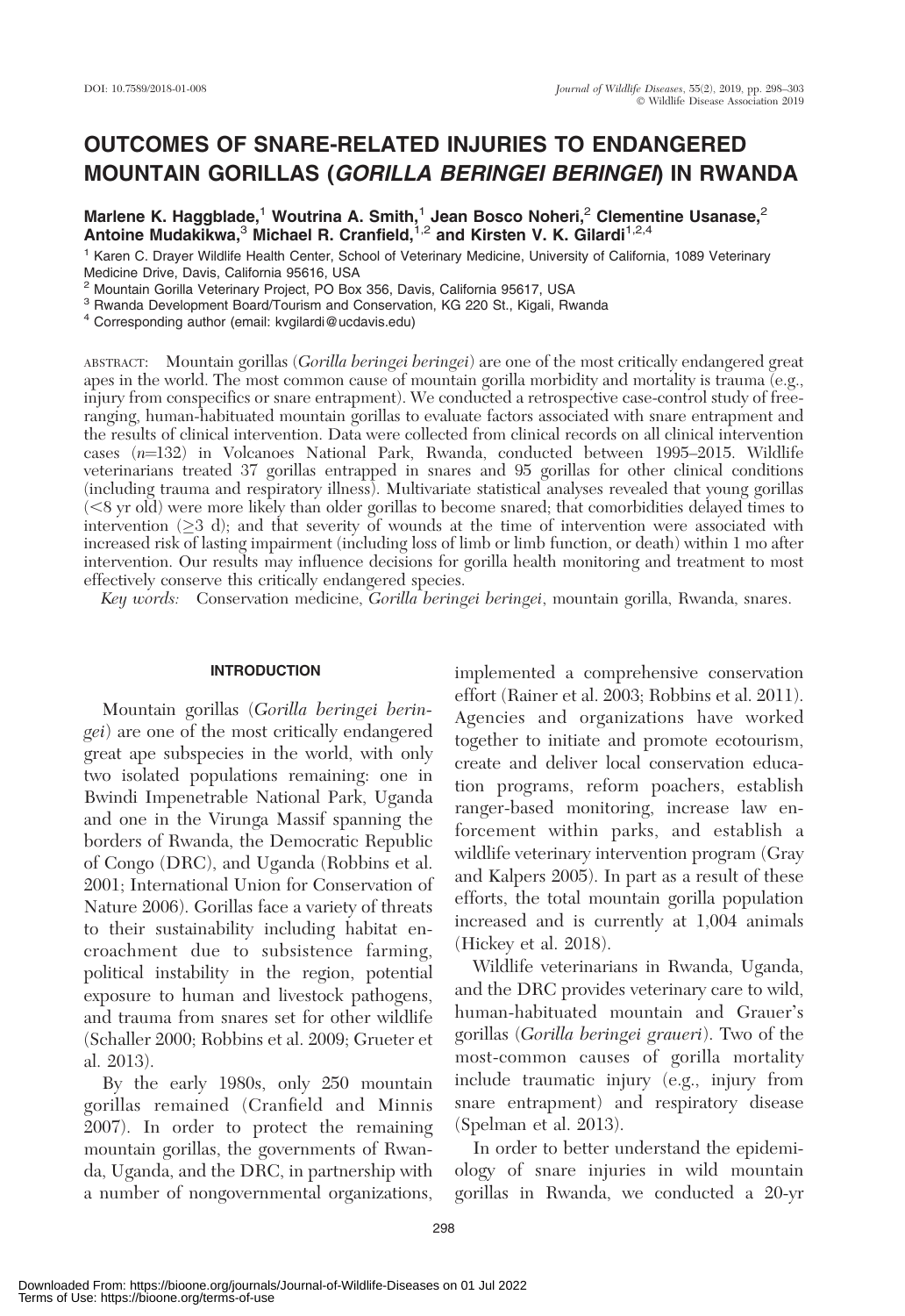retrospective case-control study aiming to evaluate 1) factors associated with snare entrapment of mountain gorillas; and 2) whether clinical intervention and the characteristics of the injury affected gorilla survival in the first month after snare removal. We hypothesized that factors including age, sex, season, and comorbidity (a concurrent disease process) were associated with ensnarement. Secondly, we hypothesized that following ensnarement, comorbidity, type of snare (rope or wire), time to intervention, wound treatment, and wound severity influenced a gorilla's likelihood of chronic or permanent physical impairment or death in the first month following intervention.

# MATERIALS AND METHODS

# Factors associated with snare entrapment

To assess factors associated with ensnarement in mountain gorillas, demographic and clinical data were analyzed from gorillas  $(n=132)$  receiving clinical interventions between 1995–2015 in Volcanoes National Park, Rwanda. Data were obtained from the wildlife veterinarians' computerized clinical database as well as from paperbased field observation records. The case definition was any mountain gorilla observed with an ensnarement between 1995–2015  $(n=37)$ , with 30 of the 37 ensnarement cases requiring anesthesia to remove the snare. The definition for a control gorilla  $(n=95)$  was a mountain gorilla from the same geographic region and treated during the same time period that had a clinical intervention for a health problem other than a snare. Nonsnare health interventions were defined as administration of anesthesia or therapeutic drugs to a mountain gorilla. This control group was utilized because no population-based health data existed for the purposes of serving as controls for our study. In our case-study group, one gorilla was snared twice and was treated as a separate case each time due to the extensive time period between snare incidents. Case and control gorillas were not matched on any specific predictor variables during analysis. Of the 132 gorillas that underwent health interventions, the ratio of controls to cases was 2:5, which increased the power of the analysis as compared to having evenly sized case and control groups.

Potential factors associated with ensnarement (yes/no), including sex, age, season, and comorbidity, were evaluated using univariable and then multivariable logistic regression approaches. Each

variable was coded categorically for analysis. Sex compared males to females and age compared young  $(< 8$  yr old) to old  $(\geq 8$  yr old); biologically, these categories differentiated sexually mature from immature individuals (Watts 1991). Season compared the rainy (September to November, and March to May) to dry (June to August, and December to February) seasons, and comorbidity compared gorillas that had one or more concurrent disease processes at the time of intervention (e.g., respiratory disease, diarrhea) to those that did not. We used STATA<sup>™</sup> software (StataCorp, College Station, Texas, USA) to test for statistical significance for defined variables at  $\alpha$ =0.05, and we ran logistic regression separately for each factor to evaluate the strength of association between each variable and the likelihood of ensnarement. If multiple factors were significant during univariable logistic regression analysis, they were then combined into a multivariable model to examine the simultaneous effects of factors on the outcome of gorilla ensnarement.

# Clinical intervention factors affecting survival status

Trained trackers record abnormalities of seven key health indicators (body condition, activity, respiratory rate and character, integument, discharge from the head, other discharge, and fecal output) during daily observations of every habituated gorilla (Gray and Kalpers 2005; Cranfield and Minnis 2007). If abnormalities were observed, a veterinarian conducted a second, more detailed health assessment. If the veterinary assessment determined that the illness or injury was human-induced or life-threatening, veterinarians in consultation with park authorities decided whether or not to conduct an in situ clinical intervention to treat the injured or ill gorilla. Clinical interventions involved snare removal with or without anesthesia, wound cleaning, and administration of therapeutic drugs (e.g. antimicrobials, anti-inflammatories). To understand the potential influence of these clinical interventions on the 1-mo survival status of ensnared gorillas  $(n=37)$ , we conducted a retrospective case-control study and utilized a logistic regression analysis approach. Snared individuals were classified as either impaired (including loss of limb or limb function or death) 1 mo after clinical intervention or alive and fully recovered at 1 mo after snare removal.

Factors including comorbidity, type of snare, time to intervention, use of anesthesia and treatment, and wound severity were analyzed categorically. Comorbidity was defined as the presence (yes/no) of concurrent disease. Type of snare compared rope and wire. Time to veterinary intervention compared prompt  $( $3 d$ )$  to delayed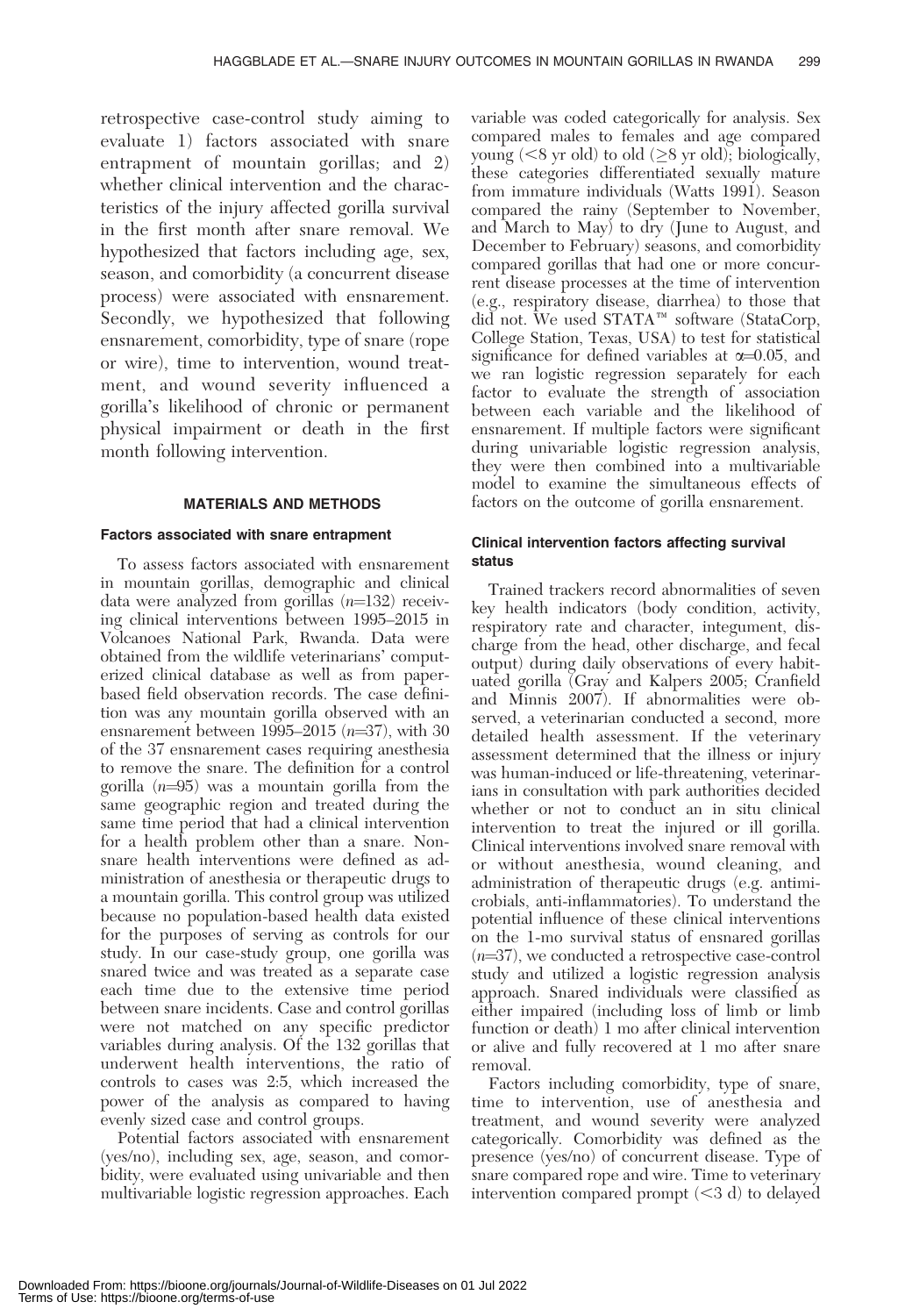| Risk factor                  |                | Frequency<br>(prevalence $\%$ ) |                        |               |                   | 95% Confidence<br>interval |       |
|------------------------------|----------------|---------------------------------|------------------------|---------------|-------------------|----------------------------|-------|
|                              | Total<br>cases | Snared<br>cases                 | Non-snared<br>controls | Odds<br>ratio | $P$ value         | Lower                      | Upper |
| Age                          |                |                                 |                        |               |                   |                            |       |
| Old $(\geq 8$ yr old)        | 71             | 5(7)                            | 66 (93)                | 1             |                   |                            |       |
| Young $(< 8 \text{ yr old})$ | 56             | 31(55)                          | 25(45)                 | 16.4          | $< 0.010^{\rm b}$ | 5.72                       | 46.81 |
| Sex                          |                |                                 |                        |               |                   |                            |       |
| Female                       | 65             | 19(29)                          | 46(71)                 | 1             |                   |                            |       |
| Male                         | 67             | 18(27)                          | 49 (73)                | 0.9           | 0.762             | 0.42                       | 1.9   |
| Season                       |                |                                 |                        |               |                   |                            |       |
| $\text{Dry}^{\text{c}}$      | 71             | 22(31)                          | 49 (69)                | 1             |                   |                            |       |
| Wet <sup>d</sup>             | 61             | 15(25)                          | 46(75)                 | 0.7           | 0.416             | 0.33                       | 1.56  |
| Comorbidity                  |                |                                 |                        |               |                   |                            |       |
| N <sub>0</sub>               | 108            | 34(31)                          | 74 (69)                | 1             |                   |                            |       |
| Yes                          | 16             | 3(19)                           | 13(81)                 | 0.5           | 0.306             | 0.13                       | 1.88  |

TABLE 1. Factors associated with snare entrapment among mountain gorilla (Gorilla beringei beringei) in Volcanoes National Park, Rwanda, 1995–2015.<sup>a</sup>

 $a^*$  — = reference category for odds ratio comparison.

 $b$  Significantly different than reference category based on P values <0.05 in univariate logistic regression analysis.

<sup>c</sup> June–August; December–February.

<sup>d</sup> September–November; March–May.

 $(\geq 3$  d) medical attention. Anesthesia and treatment assessed whether the intervention utilized either procedure (yes/no) in order to remove and treat the snare effectively. Wound severity compared no or mild injury (i.e., superficial wounds with or without mild swelling) to severe injury (i.e., restriction of blood flow, ischemia, necrosis, and/or purulent discharge). Factors found to be statistically significant  $(\overline{P} < 0.05)$  in bivariate analyses were then evaluated using a multivariable logistic regression model to evaluate the strength of association of factors with being impaired (or dead) or fully recovered at 1 mo following intervention.

#### RESULTS

#### Factors associated with snare entrapment

Between 1995–2015, wildlife veterinarians conducted 132 clinical interventions in Volcanoes National Park, Rwanda. Snared gorilla cases accounted for 37 of the interventions. Control group gorillas  $(n=95)$  included interventions for clinical presentations such as respiratory illness  $(n=40)$ , wounds unrelated to ensnarement  $(n=28)$ , dermatologic conditions  $(n=10)$ , lethargy  $(n=4)$ , abscesses  $(n=4)$ , infections  $(n=3)$ , ulcers  $(n=2)$ , and other less common conditions  $(n=4)$ . Gorillas without age group information available (one snare case and four control cases) were excluded from regression analyses, yielding 36 gorillas in the snared group and 91 gorillas in the control group.

Of the factors analyzed, age was a statistically significant factor for ensnarement  $(P=0.010)$  while sex  $(P=0.762)$  , season  $(P=0.416)$ , and comorbidity  $(P=0.306)$  were not statistically significant factors for ensnarement (Table 1). The age range of snared gorillas spanned 1 d to 24 yr old. Within the intervention population, young  $(< 8$  yr old) gorillas had 16 times greater odds of ensnarement compared to older  $(\geq 8$  yr old) gorillas  $(P<0.010: 95\%$  confidence interval 6–47), and young gorillas comprised 86% of all snare cases in the study. In contrast, the age range of control group gorillas was 1 d to 42 yr old, with just 27% of the control group composed of young gorillas.

# Clinical intervention factors affecting survival status

Of the 37 snare interventions performed, 86% of gorillas made full recoveries within 1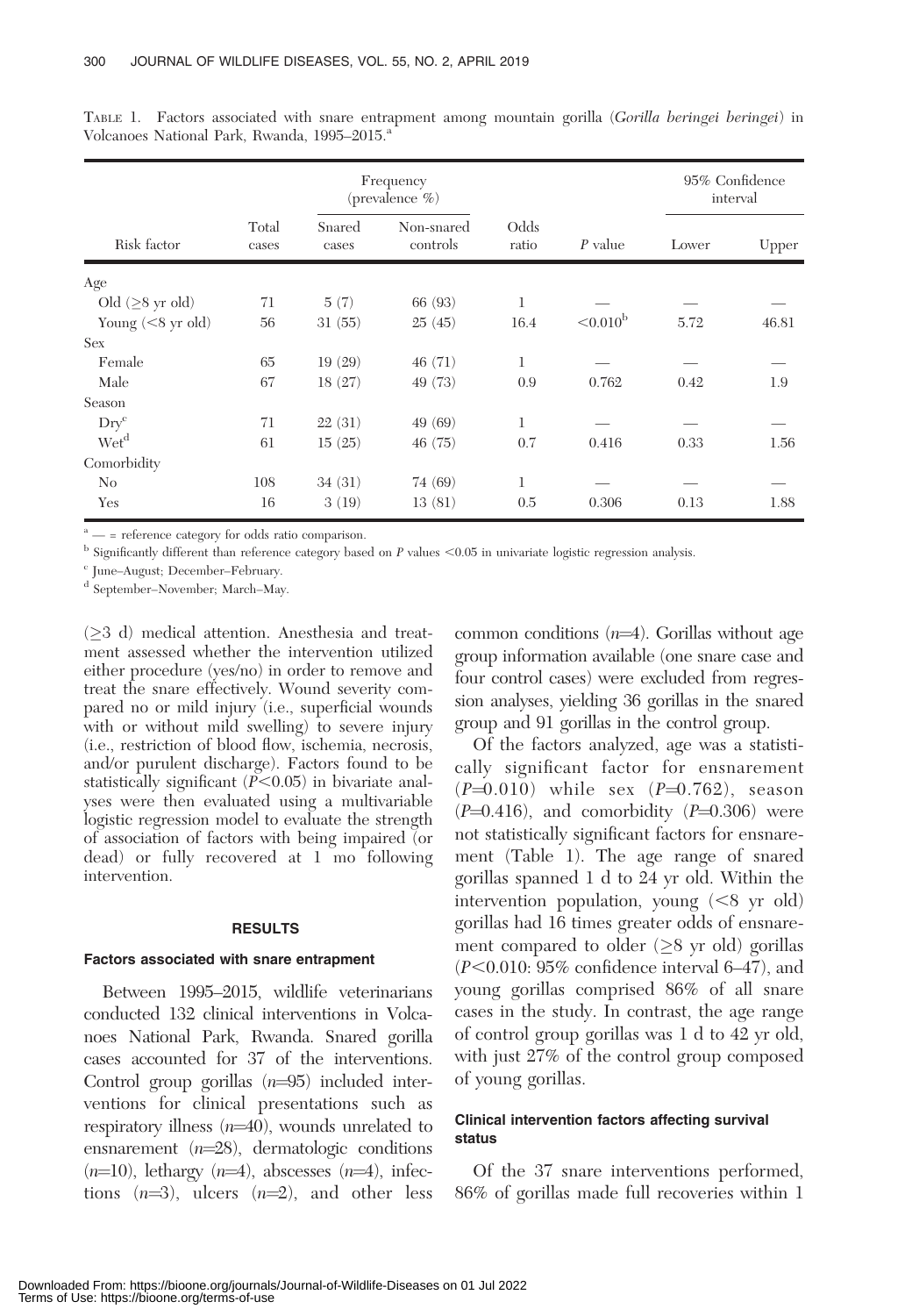| Intervention factor  | Total        | One-month<br>survival status $(\%)$ |          | Odds         |                    | 95% Confidence<br>interval |        |
|----------------------|--------------|-------------------------------------|----------|--------------|--------------------|----------------------------|--------|
|                      | snared cases | Alive                               | Impaired | ratio        | $P$ value          | Lower                      | Upper  |
| Comorbidity          |              |                                     |          |              |                    |                            |        |
| N <sub>0</sub>       | 34           | 31(91)                              | 3(9)     | 1            |                    |                            |        |
| Yes                  | 3            | 1(33)                               | 2(66)    | 20.7         | $0.027^{\rm b}$    | 1.42                       | 300.54 |
| Type of snare        |              |                                     |          |              |                    |                            |        |
| Rope                 | 23           | 21(91)                              | 2(9)     | 1            |                    |                            |        |
| Wire                 | 8            | 7(88)                               | 1(12)    | 1.5          | 0.755              | 0.12                       | 19.17  |
| Time to intervention |              |                                     |          |              |                    |                            |        |
| Rapid                | 28           | 27(96)                              | 1(4)     | 1            |                    |                            |        |
| Delayed              | 8            | 5(63)                               | 3(37)    | 16.2         | 0.026 <sup>b</sup> | 1.39                       | 188.88 |
| Anesthesia           |              |                                     |          |              |                    |                            |        |
| Yes                  | 25           | 22(88)                              | 3(12)    | 1            |                    |                            |        |
| No                   | 11           | 10(91)                              | 1(9)     | 0.7          | 0.799              | 0.07                       | 7.95   |
| Treatment            |              |                                     |          |              |                    |                            |        |
| Yes                  | 16           | 11(69)                              | 5(31)    | $\mathbf{1}$ |                    |                            |        |
| No                   | 21           | 21(100)                             | 0(0)     | 0.1          | 0.084              | 0.01                       | 1.32   |
| Severity             |              |                                     |          |              |                    |                            |        |
| None/mild            | 27           | 25(93)                              | 2(7)     | 1            |                    |                            |        |
| Severe               | 6            | 3(50)                               | 3(50)    | 12.5         | 0.021 <sup>b</sup> | 1.45                       | 107.63 |

TABLE 2. Clinical intervention and wound factors associated with decreased 1-mo survival status postsnare removal for mountain gorillas (Gorilla beringei beringei) in Volcanoes National Park, Rwanda, 1995–2015.<sup>a</sup>

 $a<sup>a</sup>$  — = reference category for odds ratio comparison.

 $<sup>b</sup>$  Significantly different than reference category based on P values <0.05 in univariate logistic regression analysis.</sup>

mo following snare removal. Factors associated with physical impairment or death of snared gorillas within 1 mo of intervention (Table 2) included comorbidity  $(P=0.027)$ , delayed  $(\geq 3$  d) interventions (P=0.026), and severity of wounds  $(P=0.021)$ . Other factors associated with clinical interventions (administration of anesthesia and wound treatment) as well as factors associated with the wound itself (including type of snare) did not significantly impact the 1-mo survival status. Cases exhibiting comorbidity (8%, 3/37) of snared gorillas were 21 times more likely to show a poor survival outcome (impairment or death). Comorbidities included residual wounds from a previous ensnarement (which occurred months prior for the single gorilla that was snared twice), a swollen eye (an incidental finding), and a septic open humeral fracture (not involving the snared limb). While a majority (78%, 28/36) of interventions occurred within 2 d of the initial observation, interventions that took three or more days

from the time of initial observation of the snare to execution of the intervention were 16 times more likely to result in physical impairment or death. Of the 36 snare interventions with timeline data available, 22% (8/36) were conducted three or more days after the ensnarement was first observed. The longest intervention delay was 3 wk. Severe wounds with ischemia and necrosis of tissues were 13 times more likely to result in permanent injury or death (Fig. 1). Of the 33 snare cases with wound severity data available, six gorillas (18%, 6/33) sustained severe injuries from ensnarement while 27 (82%, 27/33) sustained minimal to no observable wounds. Collinearity between independent variables prevented multivariable logistic regression modeling.

# **DISCUSSION**

This was the first retrospective case-control study to examine factors and clinical implica-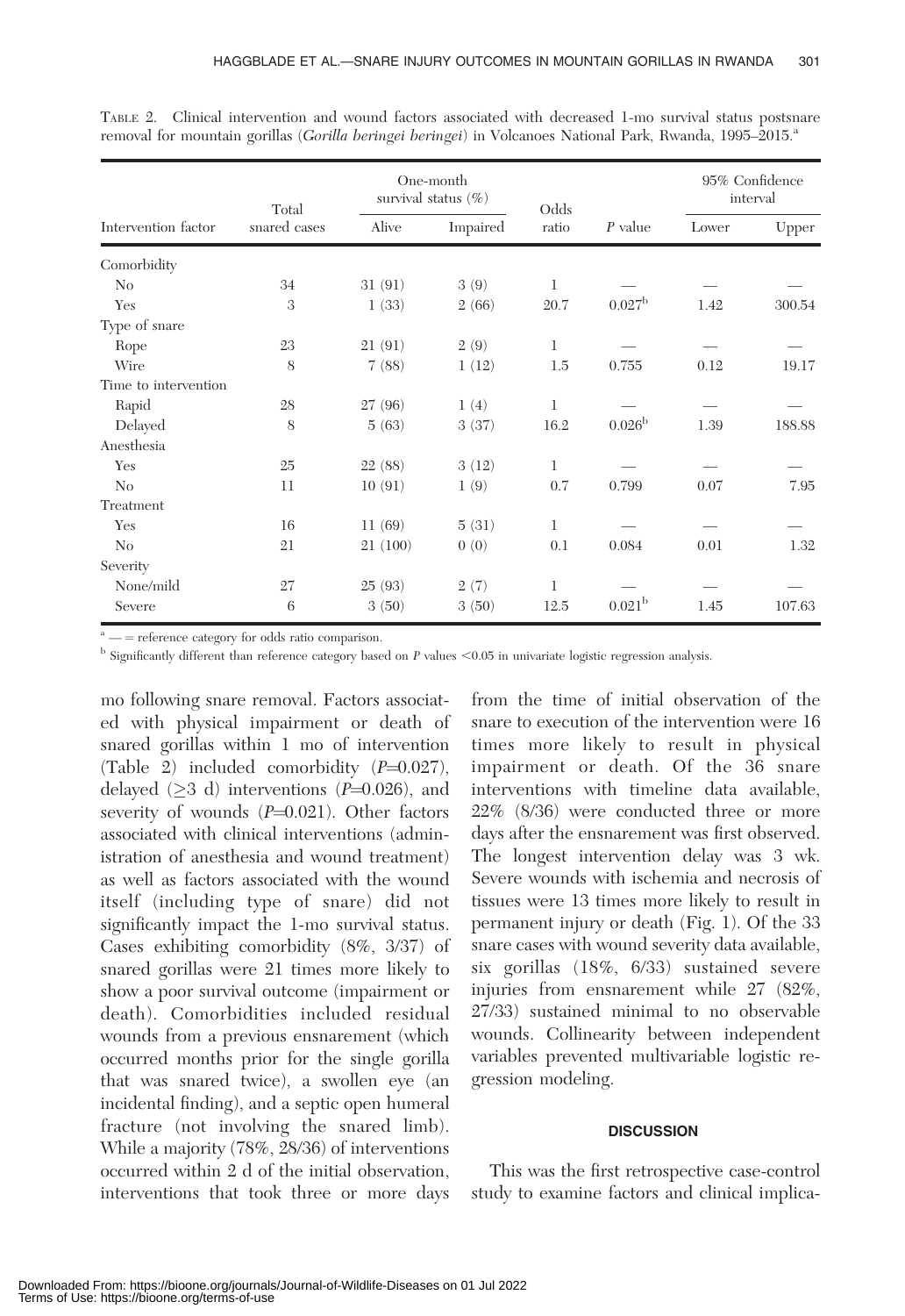

FIGURE 1. Snare-related injuries in mountain gorillas (Gorilla beringei beringei) in Volcanoes National Park, Rwanda: A rope snare (A) and a wire snare (B); a snare causing mild injury (C), and one causing severe wounds  $(D)$ .

tions for snare-related trauma in endangered mountain gorillas and to discern specific factors associated with poor outcomes (e.g., lasting physical impairment or death) in snared gorillas. Of the 32 snare-related interventions in Rwanda, all but five individuals recovered completely within 1 mo of clinical intervention (an 86% success rate). We determined that the primary factor associated with ensnarement was age  $\langle \leq 8 \rangle$ yr old) with over 86% of cases occurring in gorillas less than 8 yr old (Table 1). Our results also showed that gorillas were more vulnerable to suffering impairment or death by 1 mo after intervention if they had a comorbidity, if the intervention took more than 3 d to occur (was delayed), or if the inciting wound was severe (Table 2).

Our results suggested that prompt veterinary intervention improved the likelihood of recovery for injured or ill mountain gorillas. For this reason, veterinary care is an important component of effective conservation

management of this endangered species. Clinical interventions to treat ill and injured individuals have likely contributed significantly to the recovery of mountain gorillas, making it the only great ape whose numbers are increasing in the wild; the habituated mountain gorilla population in the Virunga Massif has increased by 4% annually, with half of that population growth rate attributable to provision of veterinary care (Robbins et al. 2011). In our study population  $(n=132)$ , all but 19 individuals recovered completely: an 86% success rate.

We utilized a case-control study design because it was efficient and low-cost to conduct, and there was an abundance of case-control material with which to work. Other strengths of the study included the unique dataset studying a free-ranging wildlife species and the robust sample size  $(n=132)$ . The study was limited by focusing solely on the intervention population of animals: a casecontrol study of the general population would